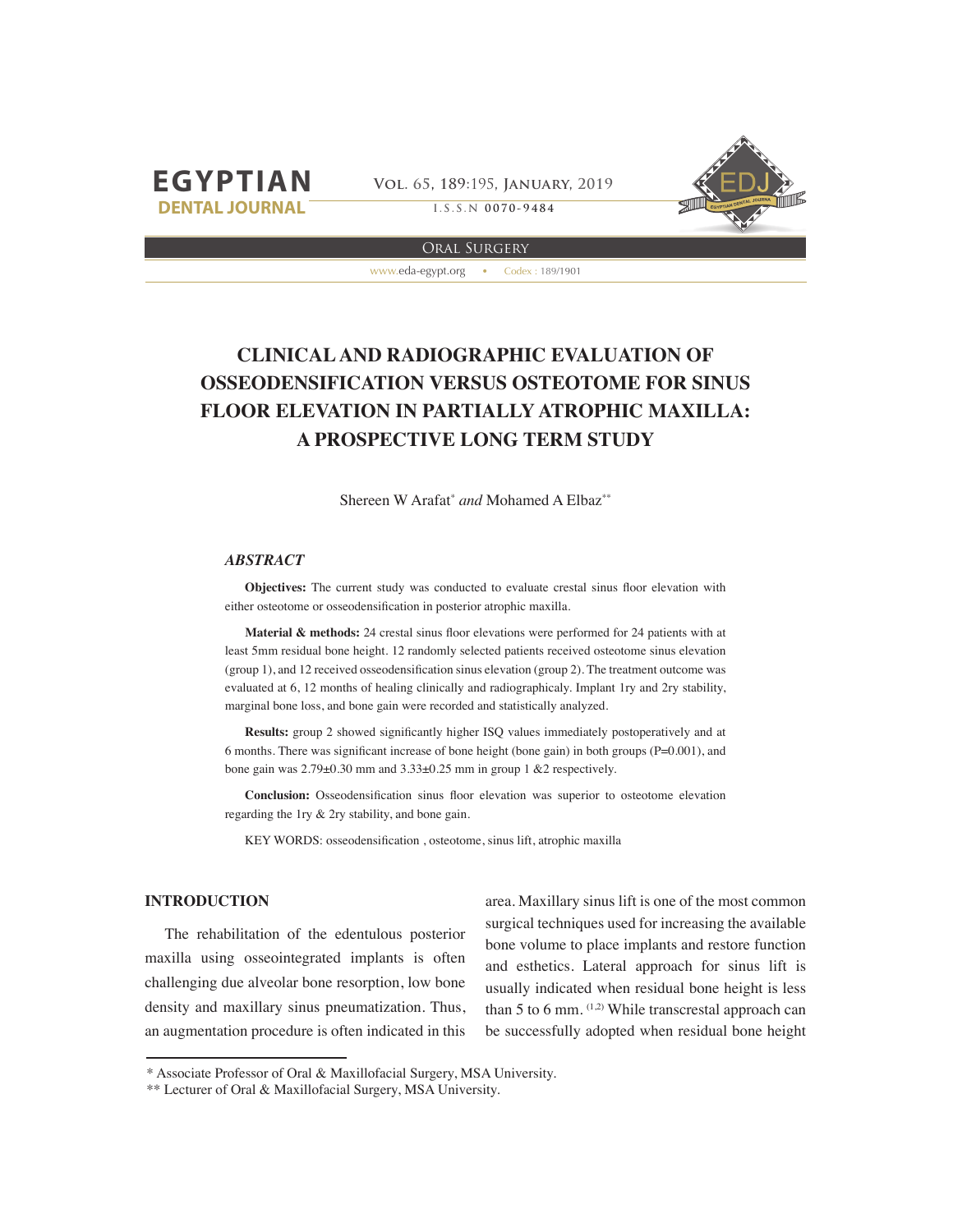least 95%. (9, 10)

is at least 5 mm. $(3,4)$  Osteotome sinus floor elevation was 1<sup>st</sup> introduced by Summers <sup>(5,6)</sup>1994, and proved to be less invasive, more conservative, less time consuming, and reduces postoperative discomfort to the patient.  $(7,8)$  Moreover, this technique was found to yield predictable results, with success rates of at

Osseodensification is a new surgical technique of biomechanical bone preparation performed for dental implant placement where bone is compacted and autografted into open marrow spaces and osteotomy site walls in outwardly expanding directions. (11) It was reported that Osseodensification increases the bone-implant contact, bone density, and primary stability. (12) Moreover, The insertion torque peak is directly related to implant primary stability and host bone density. (13) Furthermore, Ottoni et al. (14) showed a reduction in failure rate of 20% in single-tooth implant restoration for every 9.8 N cm of torque increased.

The objective of this study was to evaluate crestal sinus elevation using ossedensification versus osteotomy clinically and radiographically in terms of marginal bone loss, primary and secondary stability and bone gain around the implant.

## **MATERIALS AND METHODS**

This prospective clinical study was conducted at Oral Surgery and Anesthesia Department, Faculty of Dentistry, MSA University. Patients of at least 18 years old requiring 1–2 Implants in the atrophic posterior maxilla with at least 5 mm residual bone height were enrolled. Patients were excluded from the study if they presented one of the following exclusion criteria: inability to maintain proper level of oral hygiene throughout the study, any medical condition, or medication that might compromise bone healing, and inability to return for followup visits. Every subject has signed an informed consent before entering the study.

The current study sample comprised 24 patients. 17 patients of the 24 were male (70.8%), while 7 patients were female (29.2%) with age range 23-65 years.

#### **Surgical protocol**

Prior to surgery, radiographic evaluation through panoramic radiographs and cone-beam CT scan was performed to identify the residual bone height, width, the bone quality at the surgical site, and to determine the sequence of bone drills for implant site preparation. Local anesthesia articaine chloridrate 4% with adrenaline 1:100.000 (Alfacaina N, Weimer Pharma, Rastat, Germany) was administered. A fullthickness mucoperiosteal flap was elevated.

Patients were randomly divided into 2 groups. Group 1 received osteotome sinus lift and simultaneous implant placement, and group 2 received osseodensification sinus lift and simultaneous implant placement. In osteotome sinus lift cases, bone drilling was performed with conventional drills with working length 1 mm shorter than the residual bone height. Then osteotome (Straumann AG) was used with Light careful tapping using a mallet to elevate the Schneiderian membrane. The osteotomy was subsequently enlarged. A Valsalva maneuver was performed to verify the sinus membrane integrity, and tapered Screw Plant\* implants were inserted. For osseodensification group, drilling was performed within an approximate safety zone of 1.0 mm from the sinus floor using a pilot drill, then the narrowest Densah® Bur (2.0). The motor was then changed to reverse – Densifying Mode (Counterclockwise drill speed 800-1500 rpm with copious irrigation), and osteotomy was created. Pressure with a pumping motion was performed to reach the sinus floor. The next wider Densah® Bur (3.0) was then used and advanced into the previously created osteotomy with modulating pressure and a pumping motion.

<sup>\*</sup> Spectra-System®, ScrewPlant, Implant DirectTM LLG, Malibu hills, USA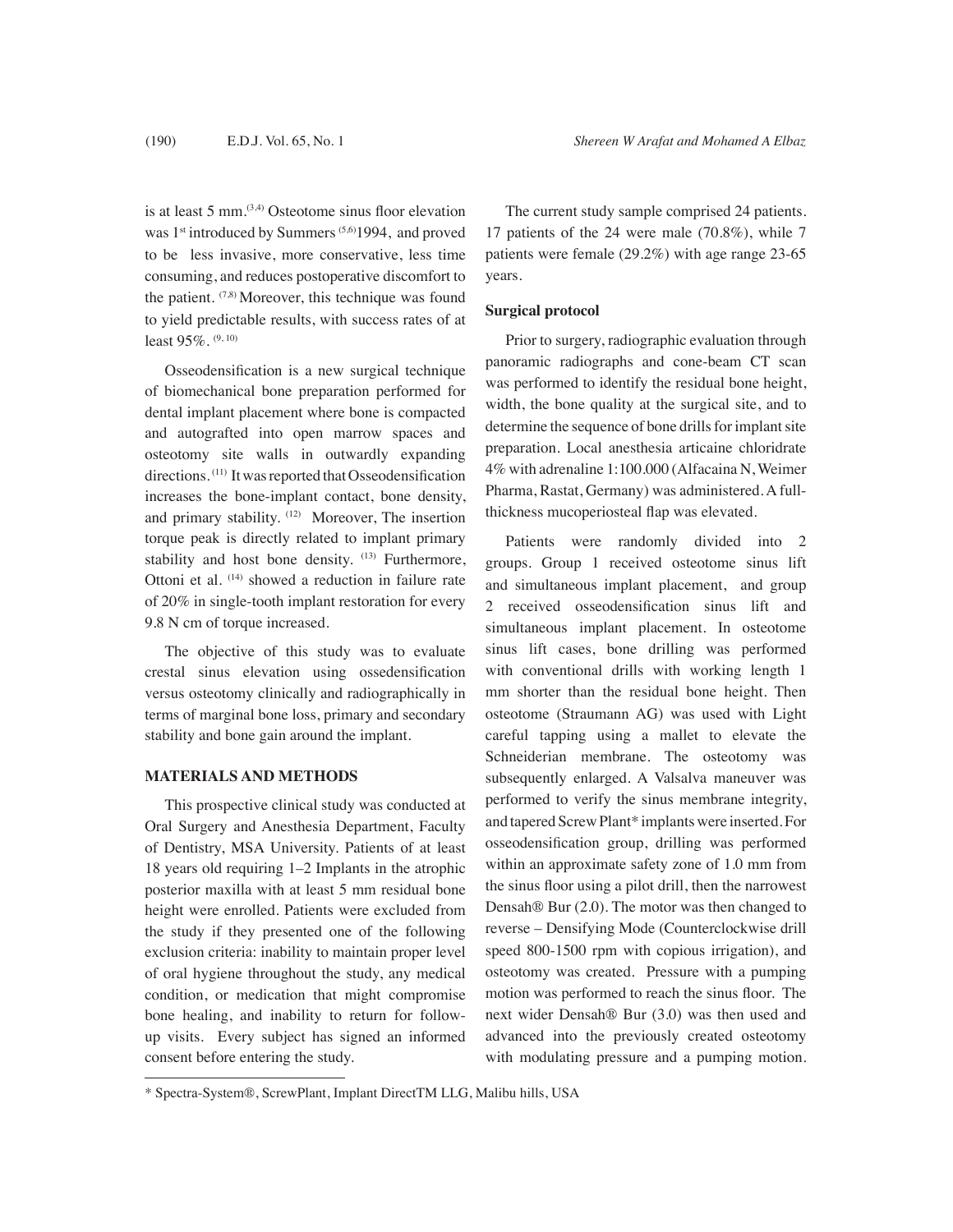When feeling the haptic feedback of the bur reaching the dense sinus floor, modulating pressure with a pumping motion was continued to advance past the sinus floor in 1 mm increments. Maximum possible advancement past the sinus floor at any stage did not exceed 3 mm. Bone was pushed toward the apical end and began to gently lift the membrane and autograft compacted bone. Tapered Screw Plant implants then were inserted. (Fig 1)

At the time of implant placement, resonance frequency analysis was performed to record the implant stability quotient (ISQ) value. The transducer (Smartpeg; Integration Diagnostics AB, G€oteborg, Sweden) was connected to the implant, and the analyzer probe was located close to the Smartpeg, and ISQ value was given by the Osstell device. The flap then was repositioned and sutured with 3-0 non-resorbable sutures.

The surgical area was maintained prosthesis free. Postsurgical instructions were provided to avoid infection, control bleeding and to avoid suture detachment during the first healing period. Final prosthesis was delivered after 6 month healing period.

Follow-up visits were scheduled after 10 days for suture removal, 1 month for clinical observation, 6 months after surgery for the definitive prosthesis and stability 2<sup>nd</sup> record, and 6 months after loading for radiographic evaluation.

## **Clinical and Radiological Parameters**

The implant survival rate was recorded according to Buser et al  $(15)$  and Cochran et al  $(16)$  which are no pain or any subjective sensation, no clinically detectable implant mobility, no continuous radiolucency around the implant, and no recurrent peri-implant infection.

Cone beam CT was performed at 6 months postoperatively and at 6 month after loading. The residual bone height before surgery was measured for each planned implant site and was compared with the height attained at 6 months postoperatively. Bone height gain was calculated as the difference between the bone height at 6 months and the residual bone height. Marginal bone height at the mesial and distal aspects were measured and averaged at 6 months postoperatively and 6 months after loading as the distance from alveolar bone crest to the implant end. (Fig 2) The difference between the 2 measurements represented the marginal bone loss. Implant Stability Quotient (ISQ) was measured at the time of implant placement and at 6 months postoperatively.



Fig. (1) A) Universal Densah Bur Kit used for osseodensification sinus elevation in group 2, B) drilling the osseodensification site with copious irrigation at the maxillary  $1<sup>st</sup>$  molar site, C) the prepared osseodensification site after sinus elevation, D) the implant in place at the prepared site after sinus elevation.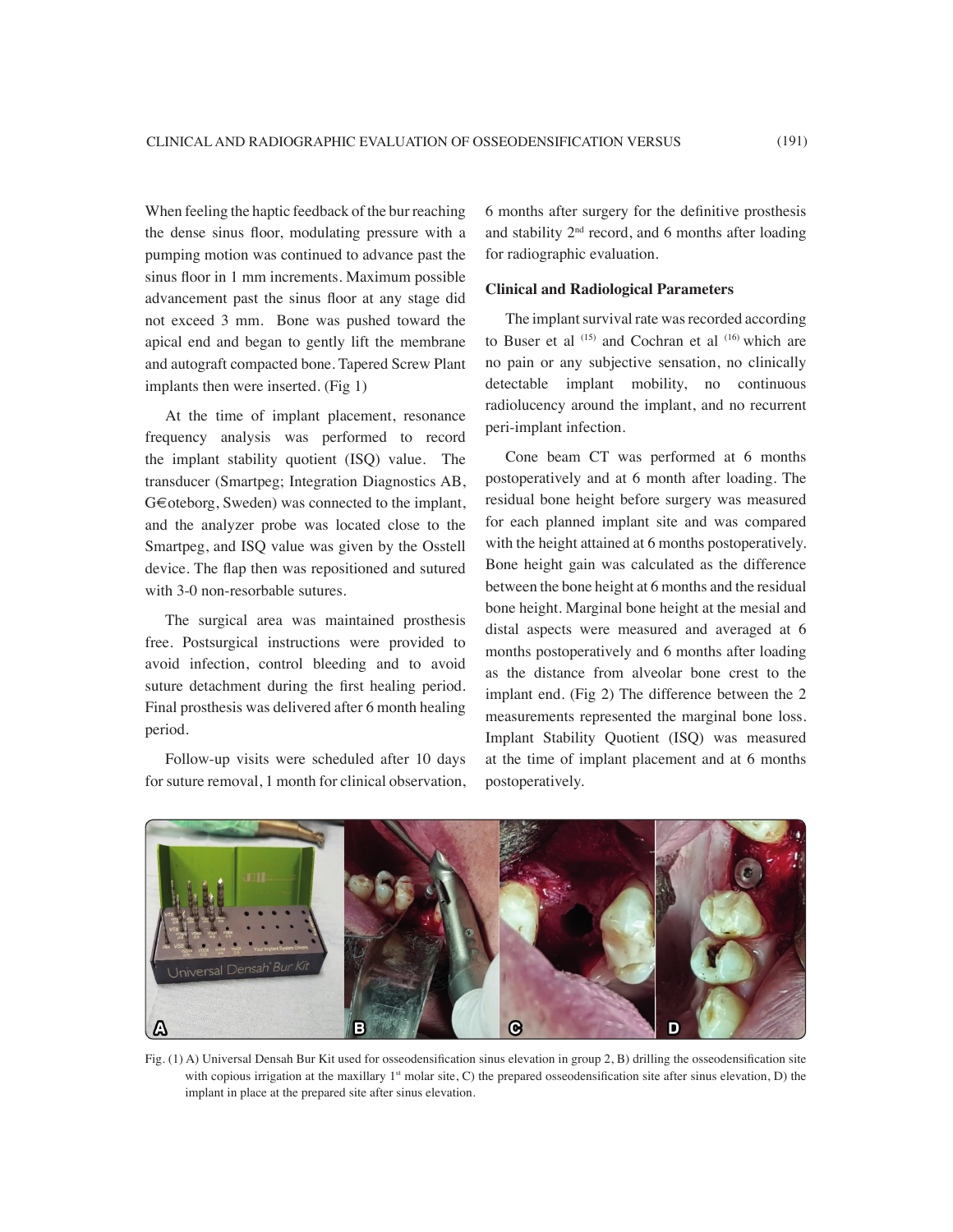Evaluation was obtained by Scanora 3D, with OnDemand 3D App 1.0.10.4304 viewer. Measurements were calculated by an oral radiologist who was blinded to the surgical procedure and the evaluation were made twice with 10 days period interval.

#### **Statistical analysis**

Independent t-test used to compare between tested groups. Dependent t-test used to compare between follow-up period for each group ( $\alpha$ =0.05). Data analysis done using SPSS (IBM Corp. Released 2015. IBM SPSS Statistics for Windows, Version 23.0. Armonk, NY: IBM Corp.)



Fig. (2) CBAT image showing the measurement of alveolar bone height mesial and distal to the implant 6 months postoperatively with reference to the implant end for a case of osseodensifcation group.

# **RESULTS**

All implants osteointegrated successfully in both groups and were clinically stable during abutment tightening at six months postoperatively. Thus, Implant survival rate was 100% at 6 months from implant loading. No patient complained of pain, and there were no signs of inflammation or Schneiderian membrane perforation.

The pre-surgical bone height in group 1 (osteotome group) was 7.14±0.47 mm and in group 2 (osseodensification group) was  $7.38\pm0.52$  mm. The Student's t-test found statistically non-significant difference of pre-surgical bone height between groups  $(P = 0.260)$ . At 6 months postoperatively, there was significant increase of bone height (bone gain) in both groups  $(P=0.001)$ . Comparing the bone gain at 6 months postoperatively between the study groups showed that bone gain in group 2 was significantly higher than bone gain in group 1.  $(P \le 0.001)$  which was  $3.33 \pm 0.25$  mm and  $2.79 \pm 0.30$ mm respectively. (Fig 3) There was no statistically significant difference between the 2 groups regarding the marginal bone loss at 6 months after loading which was  $0.93\pm0.15$  mm in group 1 and  $0.98\pm0.15$ mm in group 2.  $(P=0.501)$  as shown in table  $(1)$ 

Osteotome Desseodensification p-value Mean SD Mean SD Residual bone height (mm)  $\boxed{\text{Immediate}}$  7.14 0.47 7.38 0.52 0.260 NS 6 Months  $9.93 \begin{array}{|l} 0.57 \end{array}$  10.71 0.43 0.001\* p-value  $\leq 0.001^*$   $\leq 0.001^*$ Difference 2.79 0.30 3.33 0.25  $\leq 0.001*$ Stability **Immediate**  $\begin{array}{|l} \hline 52.83 & 6.29 \\ \hline \end{array}$  65.17 4.39  $\leq 0.001*$ 6 Months  $\begin{array}{|c|c|c|c|c|c|c|c|} \hline 67.83 & 4.78 & 75.92 & 2.94 & \leq 0.001^* \hline \end{array}$ p-value  $\leq 0.001^*$   $\leq 0.001^*$ 

Difference 15.00 3.28 10.75 4.25  $\leq 0.001^*$ 

Marginal bone loss 0.93 0.15 0.98 0.15 0.501 NS

TABLE (1) Residual bone height, bone gain, marginal bone loss, and implant stability quotient means and standard deviations for the study groups.

*\**=significant, NS=Non-significant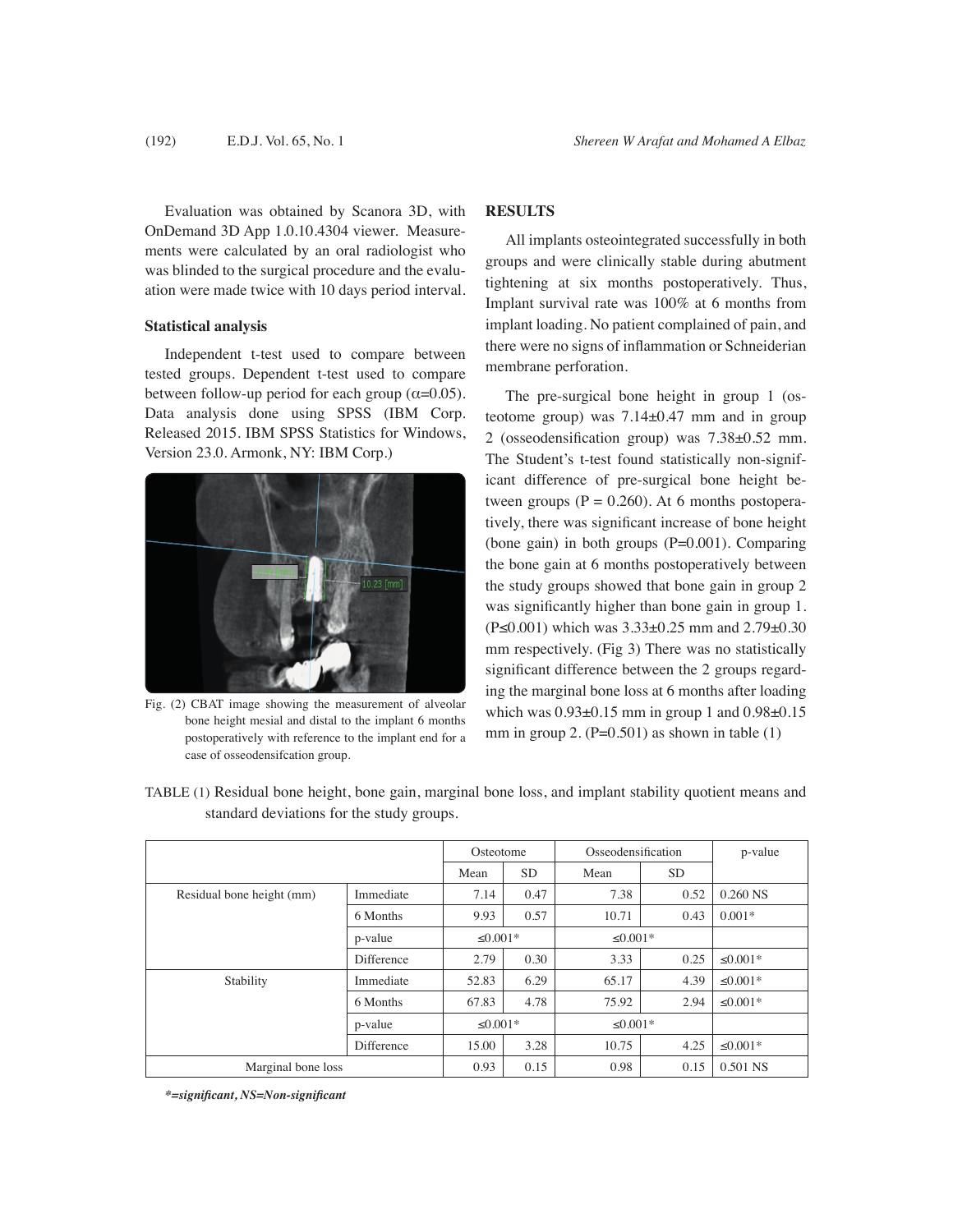



Fig. (3) bone gain in the study groups at 6 months postoperatively. Fig. (4) Implant Stability Quotient ISQ for the study groups immediately after implant placement and at 6 months postoperatively.

The mean ISQ value in both groups is shown in figure 4. Both groups showed significant increase in ISQ value from base line (immediately after implant placement) and at 6 months postoperatively  $(P \le 0.001)$ . Comparing ISQ values in both groups was significant at the baseline and at 6 months postoperatively as group 2 showed significantly higher ISQ values at the 2 time intervals.

## **DISCUSSION**

The main objective of this study was to evaluate crestal sinus floor elevation with either osteotome or osseodensification. A comparison was made of these two techniques regarding the bone gain, marginal bone loss and implant stability. Considering the results of this study, both sinus floor elevation procedures showed 100% implant survival rate for 6 months after loading. Literature reported that, following use of osteotome technique without bone grafting material, the prognosis may become 97.2% when the residual bone height is at least 5 mm. (17)

In crestal sinus floor elevation, the achievement of satisfactory implant primary stability is a key factor for osseointegration. In the current study, osseodensification group showed significantly higher ISQ values at the 2 study intervals representing 1ry and 2ry stability. This could be explained by

the drilling technique of osseodensification, which drives bone compaction in the osteotomy site wall, and the presence of residual bone chips which form an autograft wall around the osteotomy perimeter. This result is consistent with the findings of Jimbo et al  $(18)$  in a sheep model.  $(19)$  This could be as well an explanation for the finding of significantly higher bone gain in group 2 than bone gain in group 1 at 6 months postoperatively. Moreover, It was concluded in the studies of Frost<sup>(20)</sup> and Mori et al<sup>(21)</sup> that the traumatic damage in bone caused by osteotome sinus floor elevation delays the achievement of secondary stability, as increased time needed for the repair of the micro-damage, which stimulates osteoclast activation.

The bone gain in the current study was  $2.79\pm0.30$ mm in group 1, and  $3.33\pm0.25$  mm in group 2 which is consistent with data reported in Antonaya-Mira and colleagues (22) review of literature.

In the current study, no bone graft was used in the 2 study groups with survival rate of 100%. This finding is consistent with Nedir et al  $^{(23)}$  who reported osteotome sinus floor elevation without grafting for sinus augmentation of 3mm. This was attributed to the osteogenic potential of the shenederian membrane that may give origin for mesenchymal cells that start the osteogenic lineage. (1,24) Moreover,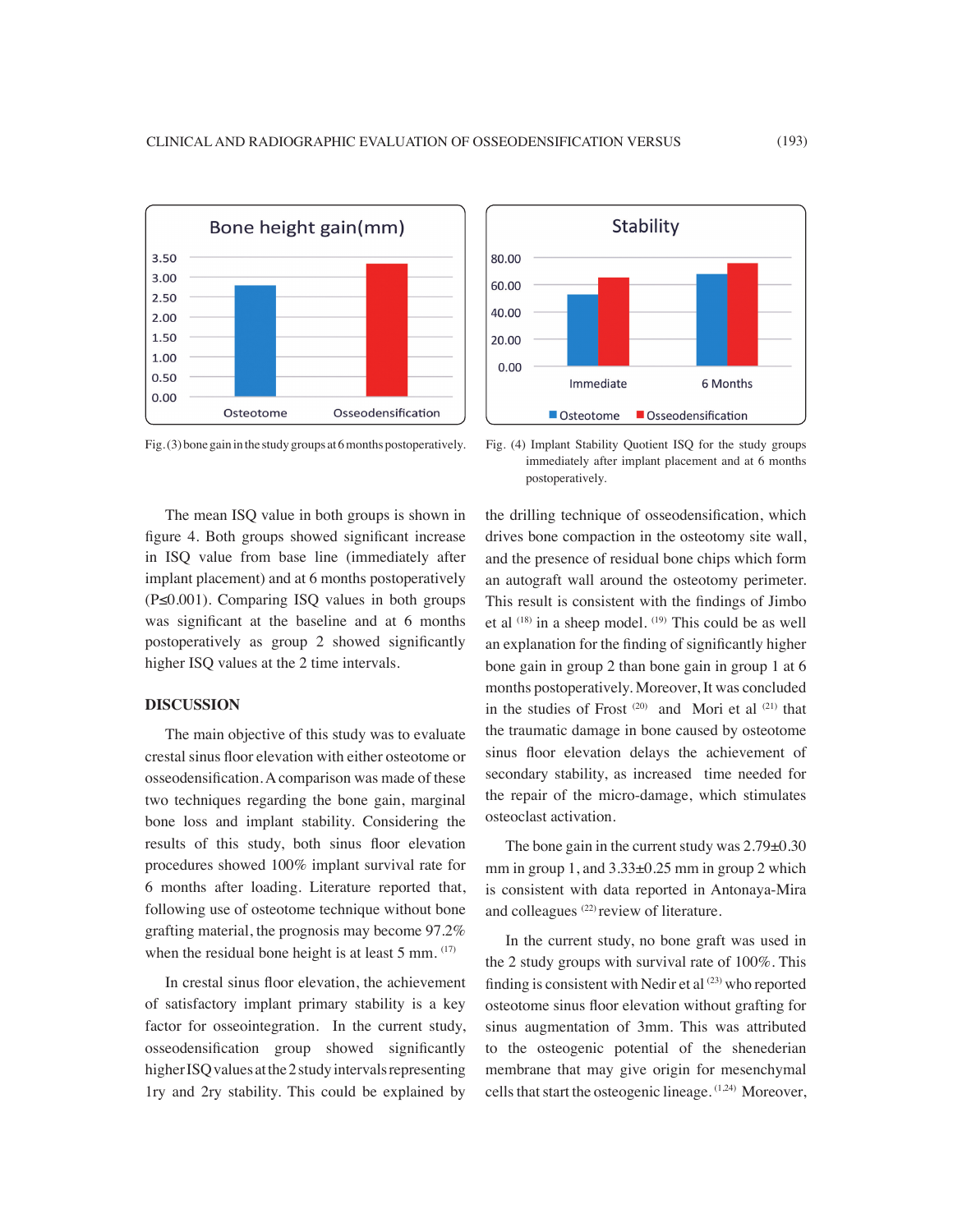it was reported that The implant apex could act as tent-pole that supports the elevated sinus membrane and protect the blood clot. (25-27)

Thus, from the results of the current study, it could be concluded that osseodensification sinus floor elevation was superior to osteotome elevation regarding the 1ry & 2ry stability, and bone gain. Moreover, the use of bone graft could not be essential in the crestal sinus floor elevation using either osteotome or osseodensification procedures.

### **REFERENCES**

- 1- Del Fabbro M, Rosano G, Taschieri S. Implant survival rates after maxillary sinus augmentation. Eur J Oral Sci 2008; 116:497–506.
- 2- Peleg M, Garg AK, Mazor Z. Predictability of simultaneous implant placement in the severely atrophic posterior maxilla: a 9-year longitudinal experience study of 2132 implants placed into 731 human sinus grafts. Int J Oral Maxillofac Implants 2006; 21:94–102.
- 3- Emmerich D, Att W, Stappert C. Sinus floor elevation using osteotomes: a systematic review and meta-analysis. J Periodontol 2005; 76:1237–1251.
- 4- Del Fabbro M, Corbella S, Weinstein T, Ceresoli V, Taschieri S. Implant survival rates after osteotome-mediated maxillary sinus augmentation: a systematic review. Clin Implant Dent Relat Res 2012; 14 Suppl 1:e159–168.
- 5- Summers, R.B. A new concept in maxillary implant surgery: the osteotome technique. Compendium of Continuous Education in Dentistry 1994a; 15: 152–160.
- 6- Summers, R.B. The osteotome technique. Part 3. Less invasive methods in elevation of the sinus floor. Compendium of Continuous Education in Dentistry 1994b; 15: 698–708.
- 7- Toffler M. The clinical and practical benefits of combining short implants with minimally invasive osteotome sinus floor elevation in the treatment of the atrophic posterior maxilla. Pract Proced Aesthet Dent 2006; 18:185–192.
- 8- Esposito M, Grusovin MG, Rees J, et al. Interventions for replacing missing teeth: augmentation procedures of the maxillary sinus. Cochrane Database Syst Rev 2010; (17):CD008397.
- 9- Emmerich D, Att W, Stappert C. Sinus floor elevation using osteotomes: a systematic review and meta-analysis. J Periodontol 2005; 76:1237–1251.
- 10- Shalabi MM, Manders P, Mulder J, Jansen JA, Creugers NH. A meta-analysis of clinical studies to estimate the 4.5-year survival rate of implants placed with the osteotome technique. Int J Oral Maxillofac Implants 2007; 22:110–116.
- 11- Huwais S, and Meyer EG. A novel osseous densification approach in implant osteotomy preparation to increase biomechanical primary stability, bone mineral density, and bone-to-implant contact. Int J Oral Maxillofac Implants 2017; 32: 27–36.
- 12- B. Lahens, R. Neiva, N. Tovar, A.M. Alifarag, R. Jimbo, E.A. Bonfante, M.M. Bowers, M. Cuppini, H. Freitas, L. Witek, P.G. Coelho. Biomechanical and histologic basis of osseodensification drilling for endosteal implant placement in low density bone. An experimental study in sheep, J. Mech. Behav. Biomed. Mater 2016; 63: 56–65.
- 13- Trisi P, Berardini M, Falco A, Podaliri Vulpiani M. New osseodensification implant site preparation method to increase bone density in low-density bone: In vivo evaluation in sheep. Implant Dent 2016; 25: 24-31.
- 14- Ottoni JM, Oliveira ZF, Mansini R, Cabral AM. Correlation between placement torque and survival of single-tooth implants. Int J Oral Maxillofac Implants 2005; 20: 769-76.
- 15- Buser D, Mericske-Stern R, Bernard JP, et al. Long-term evaluation of non-submerged ITI implants. Part 1: 8-year life table analysis of a prospective multi-center study with 2359 implants. Clin Oral Implants Res 1997; 8:161–172.
- 16- Cochran D, Buser D, ten Bruggenkate C, Weingart D, Taylor T, Bernard JP, Peters F, Simpson J. The use of reduced healing times on ITI implants with a sandblasted and acidetched (SLA) surface. Clinical Oral Implants Research 2002; 13: 144–153.
- 17- Del Fabbro M, Corbella S, Weinstein T, Ceresoli V, Taschieri S. Implant survival rates after osteotome-mediated maxillary sinus augmentation: a systematic review. Clin Implant Dent Relat Res 2012; 14(Suppl 1):e159–e168.
- 18- Jimbo R, Tovar N, Marin C, Teixeira HS, Anchieta RB, Silveira LM, Janal MN, Shibli JA, Coelho PG. The impact of a modified cutting flute implant design on osseointegration. Int. J Oral Maxillofac Surg 2014b;43: 883–888.
- 19- Lahens B, Neiva R, Tovar N, Alifarag AM, Jimbo R, Bonfante EA, Bowers MM, Cuppini M, Freitas H, Witek L, Coelho PG. Biomechanical and histologic basis of osseodensification drilling for endosteal implant placement